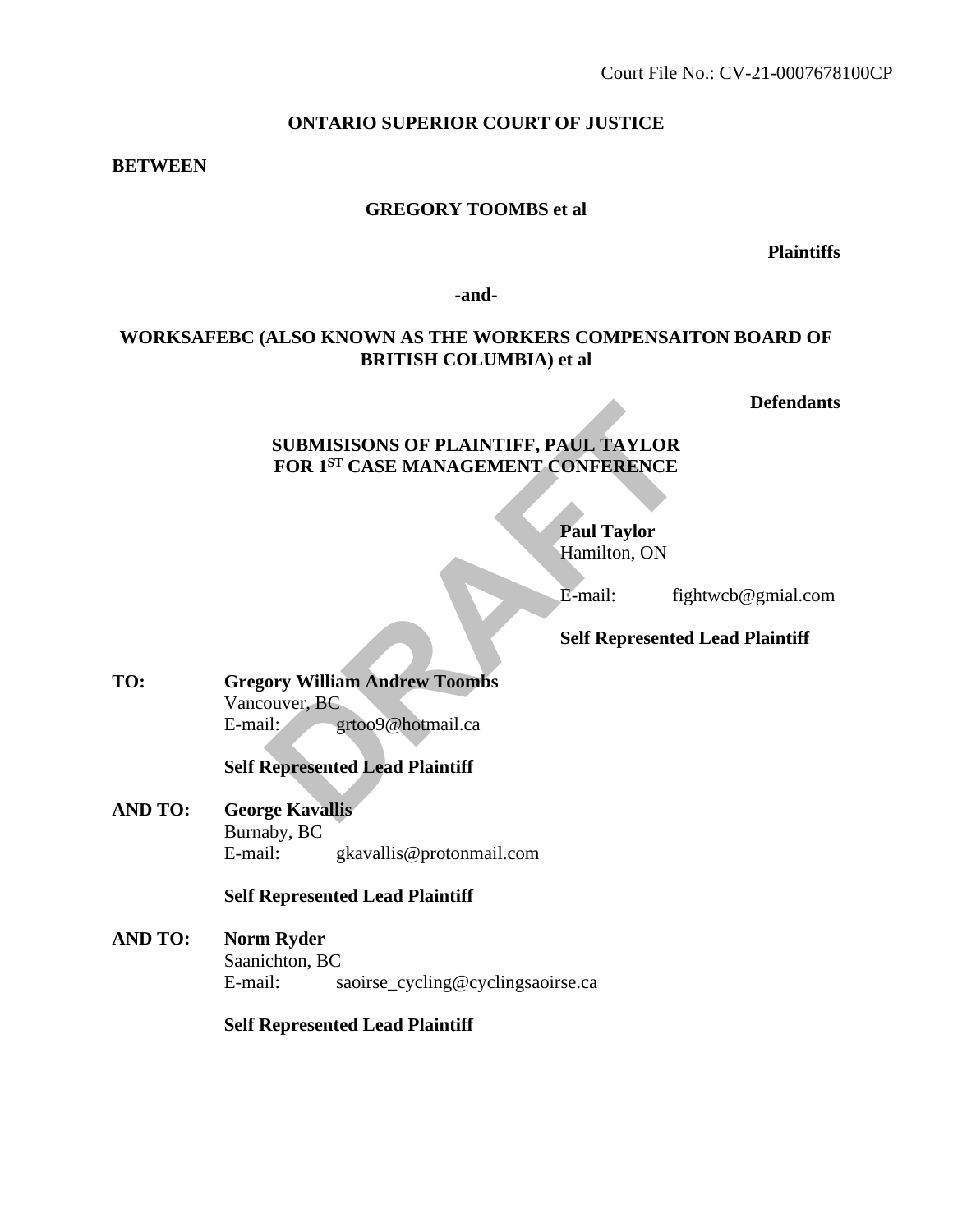**AND TO: Patrick Jardine** Mill Bay, BC E-mail: p.jardine@shaw.ca

#### **Self Represented Lead Plaintiff**

**AND TO: David Hamilton** Cumberland, BC E-mail: shoremech@shaw.ca

#### **Self Represented Lead Plaintiff**

**AND TO: Christopher John Summers** Winlaw, BC E-mail: peacfulcjs@netscape.net

# **Self Represented Lead Plaintiff**

**AND TO: Glen Greig** New Westminister, BC E-mail: glenn.greig@gmail.com aw, BC<br>
il: peacfulcjs@netscape.net<br> **Represented Lead Plaintiff**<br> **Greig**<br>
Westminister, BC<br>
il: glenn.greig@gmail.com<br> **Represented Lead Plaintiff**<br>
y Fedorak<br>
nnton, AB<br>
il: ukeeyman@yahoo.ca<br> **Represented Lead Plaintif** 

#### **Self Represented Lead Plaintiff**

**AND TO: Terry Fedorak** Edmonton, AB E-mail: ukeeyman@yahoo.ca

# **Self Represented Lead Plaintiff**

**AND TO: Rodny Arnold Barrett** Rocky Mountain House, AB E-mail: rdbar1@shaw.ca

# **Self Represented Lead Plaintiff**

**AND TO: Jennifer Baker** Bonnyville, AB E-mail: familystavert@gmail.com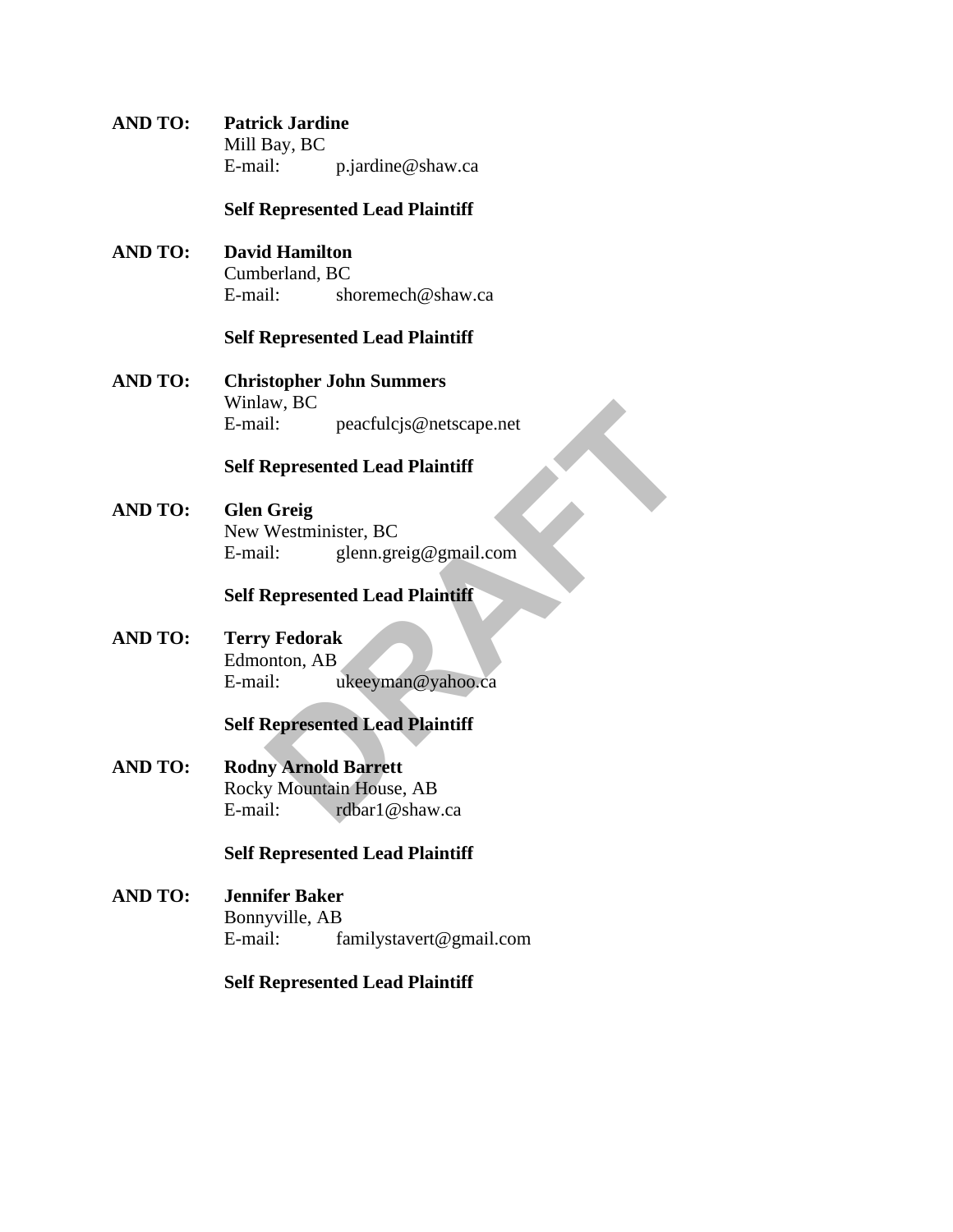**AND TO: Bruce Junker** Prince Albert, SK E-mail: fixwcbcanada@gmail.com

#### **Self Represented Lead Plaintiff**

**AND TO: Blaine Gilberston** Regina, SK E-mail: nrdlife4@gmail.com

#### **Self Represented Lead Plaintiff**

**AND TO: Blair Kreitzer** Gull Lake, SK E-mail: neanuts@hotmail.com

#### **Self Represented Lead Plaintiff**

**AND TO: Ken Grysiuk** St. Andrews, MB E-mail: kgrysiuk@mymts.net

#### **Self Represented Lead Plaintiff**

**AND TO: Richard Last** Winnipeg, MB E-mail: booboorlast@hotmail.com Lake, SK<br>
il: neanuts@hotmail.com<br> **Represented Lead Plaintiff**<br> **Grysiuk**<br>
drews, MB<br>
il: kgrysiuk@mymts.net<br> **Represented Lead Plaintiff**<br>
ard Last<br>
il: booboorlast@hotmail.com<br> **Represented Lead Plaintiff**<br>
en William S

# **Self Represented Lead Plaintiff**

**AND TO: Darren William Schlamb** Winnipeg, MB E-mail: dwschlamb@gmail.com

#### **Self Represented Lead Plaintiff**

**AND TO: Christopher Marshall Lawson** Thunder Bay, ON E-mail: socomfan2003@yahoo.com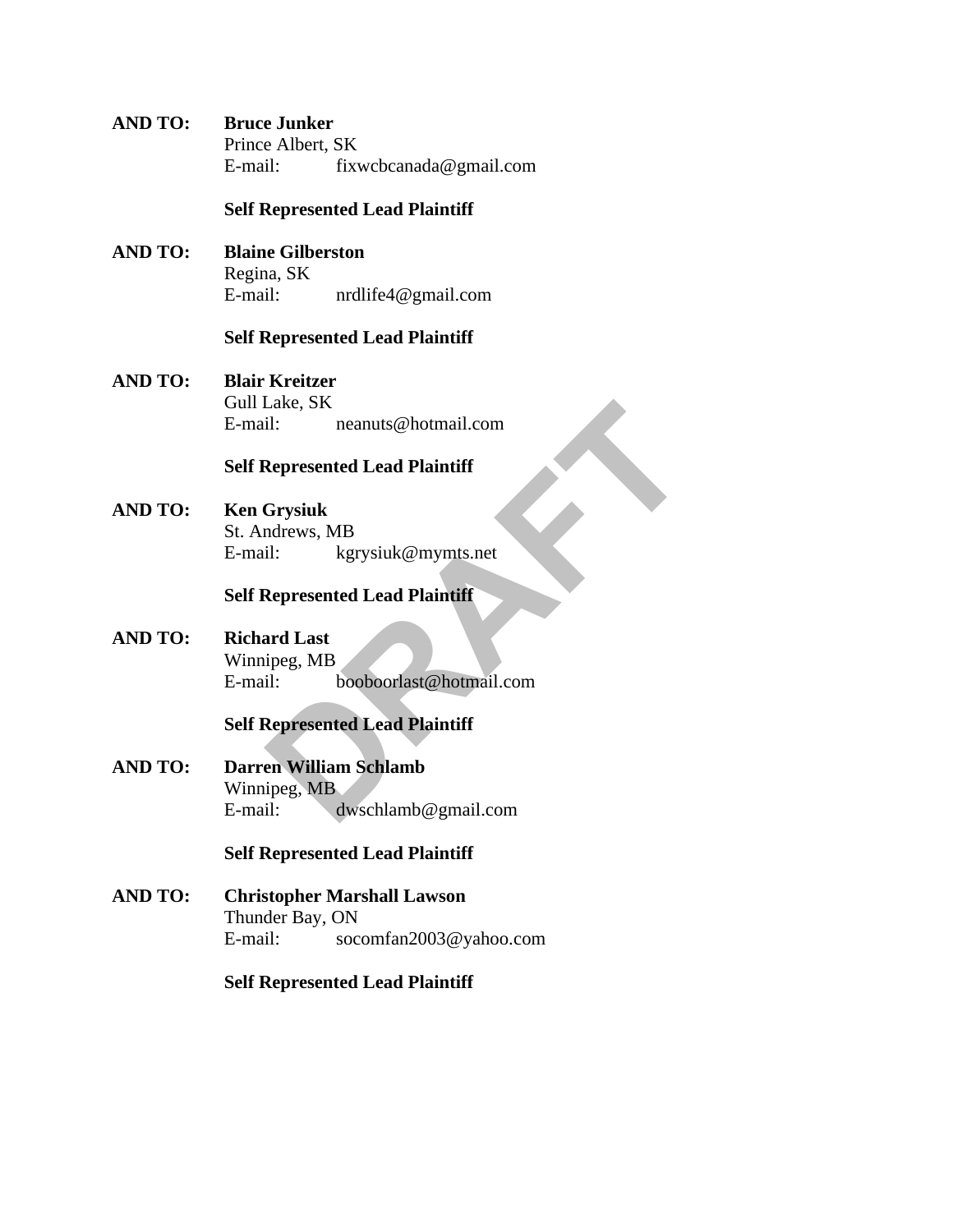**AND TO: Sarah Diane Lawson** Thunder Bay, ON E-mail: Sarthurs@lakeheadu.ca

#### **Self Represented Lead Plaintiff**

**AND TO: Eugene Laho** Toronto, ON E-mail: eugenelaho@hotmail.com

#### **Self Represented Lead Plaintiff**

**AND TO: Norman Traversy** Ottawa, ON E-mail: traversy.n@gmail.com

### **Self Represented Lead Plaintiff**

**AND TO: David Curtis** Ottawa, ON E-mail: pastordavecurtis@hotmail.com

# **Self Represented Lead Plaintiff**

**AND TO: Giuseppe Marcellino** Orangeville, ON E-mail: giuseppemarcellino@rogers.com **Represented Lead Plaintiff**<br>
Ma, ON<br>
di: traversy.n@gmail.com<br> **Represented Lead Plaintiff**<br>
d Curtis<br>
a, ON<br>
il: pastordavecurtis@hotmail.com<br> **Represented Lead Plaintiff**<br>
peppe Marcellino<br>
geville, ON<br>
il: giuseppemarc

#### **Self Represented Lead Plaintiff**

**AND TO: James Douglas Rollo** Sudbury, ON E-mail: jimdr63@gmail.com

#### **Self Represented Lead Plaintiff**

**AND TO: George Harding** Toronto, ON E-mail: richandlee58@gmail.com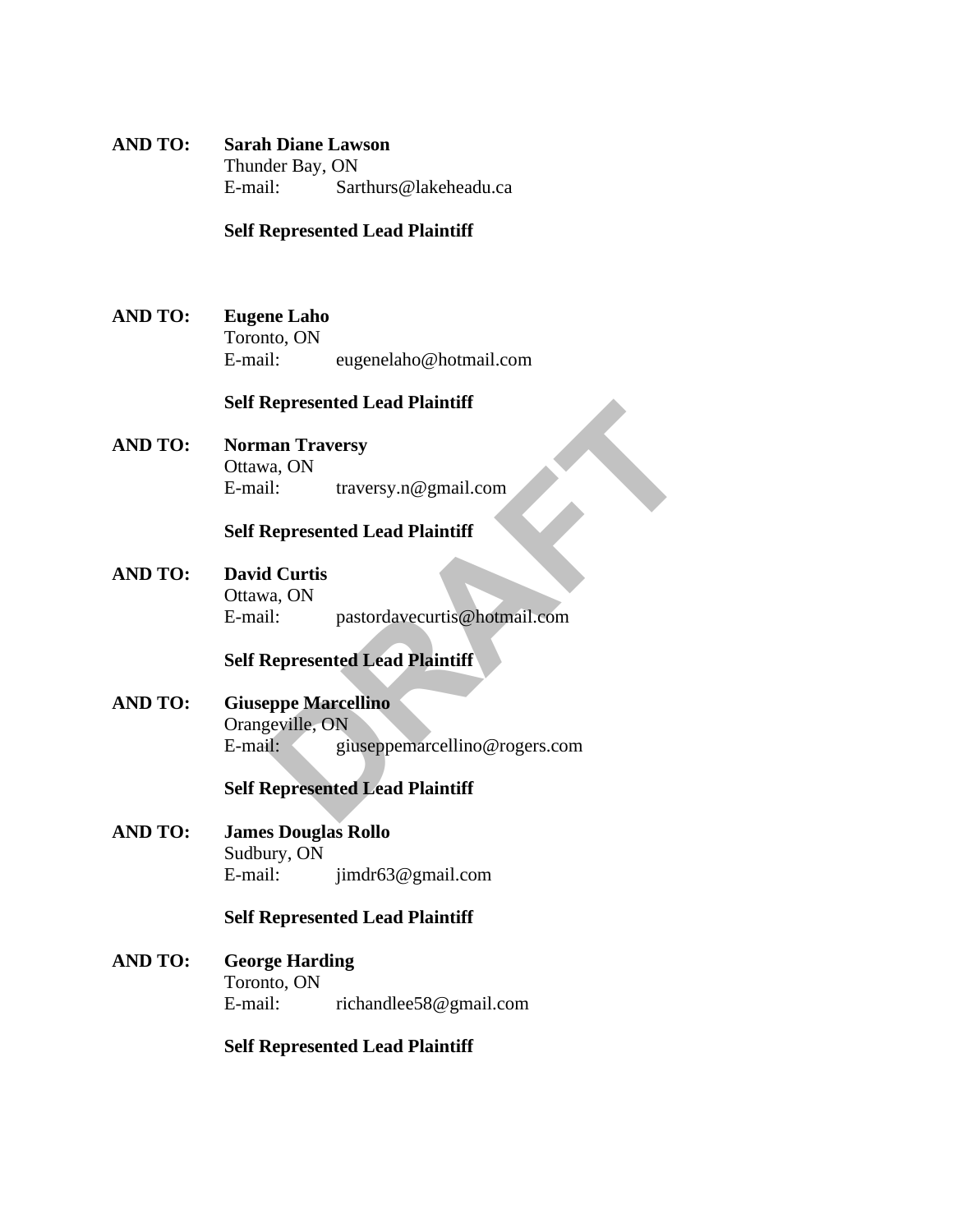# **AND TO: Karen Perreault**

Kitchener, ON E-mail: kstardaz@gmail.com

# **Self Represented Lead Plaintiff**

**AND TO: David Lawson** Forrest, ON E-mail: Thehumancommodity@outlook.com

# **Self Represented Lead Plaintiff**

**AND TO: Robert Drinna** Toronto, ON E-mail: barbbob@sympatico.ca

# **Self Represented Lead Plaintiff**

**AND TO: Joe Frank Knipel**  St. Catherines, ON E-mail: joeknipfel007@gmail.com rt Drinna<br>
ito, ON<br>
il: barbbob@sympatico.ca<br> **Represented Lead Plaintiff**<br> **Prank Knipel**<br>
it: joeknipfel007@gmail.com<br>
Represented Lead Plaintiff<br>
re Martin<br>
pe, NB<br>
il: martinup1972@gmail.com<br>
Represented Lead Plaintiff

# **Self Represented Lead Plaintiff**

**AND TO: Andre Martin**  Dieppe, NB E-mail: martinup1972@gmail.com

# **Self Represented Lead Plaintiff**

**AND TO: Armand Durelle** Baie Saint Anne, NB E-mail: donnadurelle@hotmail.com

# **Self Represented Lead Plaintiff**

**AND TO: Gilles Martin**  Baie Saint Anne, NB E-mail: bas1@nbnet.nb.ca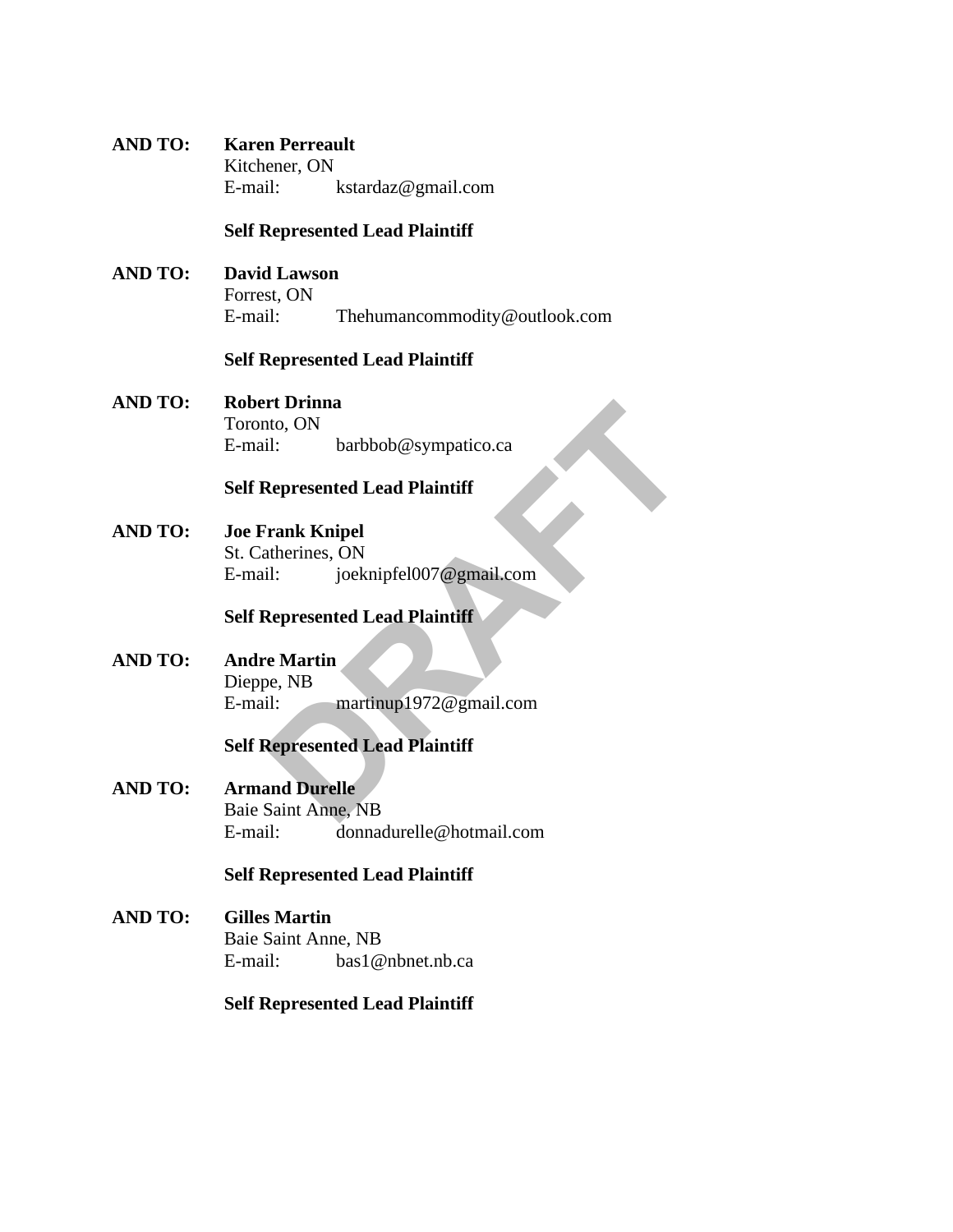**AND TO: Gordon Wayne Skinner**  Chezzetcook, NS E-mail: wiredright@live.ca

#### **Self Represented Lead Plaintiff**

**AND TO: Cheyrl Amiur**  Whitehorse, YK E-mail: amuir-67@outlook.com

#### **Self Represented Lead Plaintiff**

**AND TO: Paliare Roland Rosenberg Rothstein LLP** 155 Wellington Street West, 35th Floor Toronto, ON M5V 3H1

# **Andrew Lokan** LSO# 31629Q

|                                | 155 Wellington Street West, 35th Floor                 |
|--------------------------------|--------------------------------------------------------|
| Toronto, ON M5V 3H1            |                                                        |
|                                | Andrew Lokan LSO# 31629Q                               |
| Tel:                           | $(416)$ 646-4324                                       |
| Fax:                           | $(416) 646 - 4301$                                     |
| E-mail:                        | andrew.lokan@paliareroland.com                         |
|                                | Lawyer for the Workplace Safety & Insurance Appeals Tr |
|                                | <b>Workplace Safety &amp; Insurance Board - WSIB</b>   |
| <b>Legal Services Division</b> |                                                        |
|                                | 200 Front Street West, 22nd Floor                      |
| Toronto, ON M5V 3J1            |                                                        |
|                                | Jean-Denis Belec LSO# 40140R                           |
| Tel:                           | $(416)$ 344-3964                                       |
| E-mail:                        | jean-denis_belec@wsib.on.ca                            |
|                                | Lawyer for the Workplace Safety & Insurance Board      |

**Lawyer for the Workplace Safety & Insurance Appeals Tribunal**

**AND TO: Workplace Safety & Insurance Board - WSIB**

# **Jean-Denis Belec** LSO# 40140R Tel: (416) 344-3964 E-mail: jean-denis belec@wsib.on.ca

#### **Lawyer for the Workplace Safety & Insurance Board**

#### **AND TO: Nova Scotia Department of Justice** 1690 Hollis Street P.O. Box 7

Halifax, Nova Scotia B3J 2L6

# **Jack Townsend**

Tel: (902) 424-4030 E-mail: jack.townsend@novascotia.ca

**Lawyer for the Workers' Compensation Appeal Tribunal of Nova Scotia**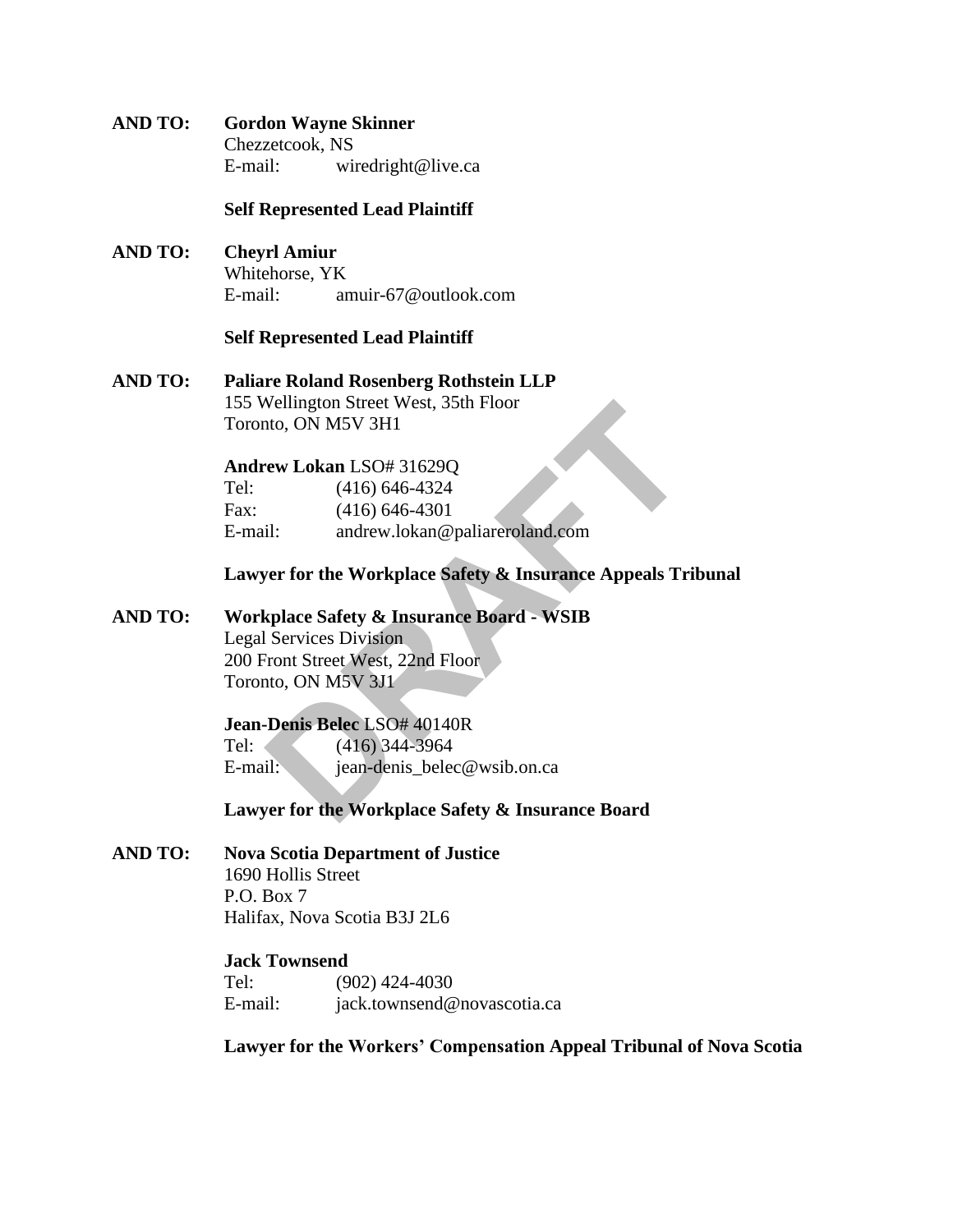#### **AND TO: Thompson Dorfman Sweatman LLP**

1700-242 Hargrave Street Winnipeg MB R3C 0V1

#### **Gordon A. McKinnon**

| Tel:    | $(204)$ 934-2535 |
|---------|------------------|
| Fax:    | $(204)$ 934-0535 |
| E-mail: | gam@tdslaw       |

**Lawyers for Worksafe BC; Workers' Compensation Appeal Tribunal (BC); Workers Compensation Board – Alberta; Appeals Commission for Alberta Workers' Compensation; Saskatchewan Workers' Compensation Board; Saskatchewan Board Appeal Tribunal; The Workers Compensation Board of Manitoba; The Manitoba Appeal Commission; WCB for Quebec (Commission des Normes, de L'équité, de la Santé et de la Sécurité du Travail (CNESST); Worksafe NB; New Brunswick Workers' Compensation Appeals Tribunal (WCAT/TAAT); The Workers Compensation Board of Prince Edward Island; Workers Compensation Appeal Tribunal of PEI; WCB Nova Scotia; Workers' Compensation Appeal Tribunal of Nova Scotia; Workplace NL; The Workplace Health, Safety & Compensation Review Division (NL); Yukon Workers Compensation Health & Safety Board; The YWCHSB Appeal Tribunal; Workers' Safety & Compensation Commission (NT & Nunavut); AND Northwest Territories & Nunavut Workers' Compensation Appeals** anitoba; The Manitoba Appeal Commission; WCB formission des Normes, de L'équité, de la Santé et de la cail (CNESST); Worksafe NB; New Brunswick Worke<br>als Tribunal (WCAT/TAAT); The Workers Compensation Appeal Tribunal (WCAT

#### **Mr. Taylor's Position on procedural matters:**

- 1. Mr. Taylor's position on the first matter, being representation for the plaintiffs is that a motion is required for the court to appoint amicus curiae and that all other steps should be stayed pending the outcome of this motion.
- 2. Mr. Taylor's position on the second matter, being whether all the named defendants were properly served, is that they have not been. However, Mr. Taylor submits that all named defendants have acknowledge the proceeding, which is the purpose of a party being served.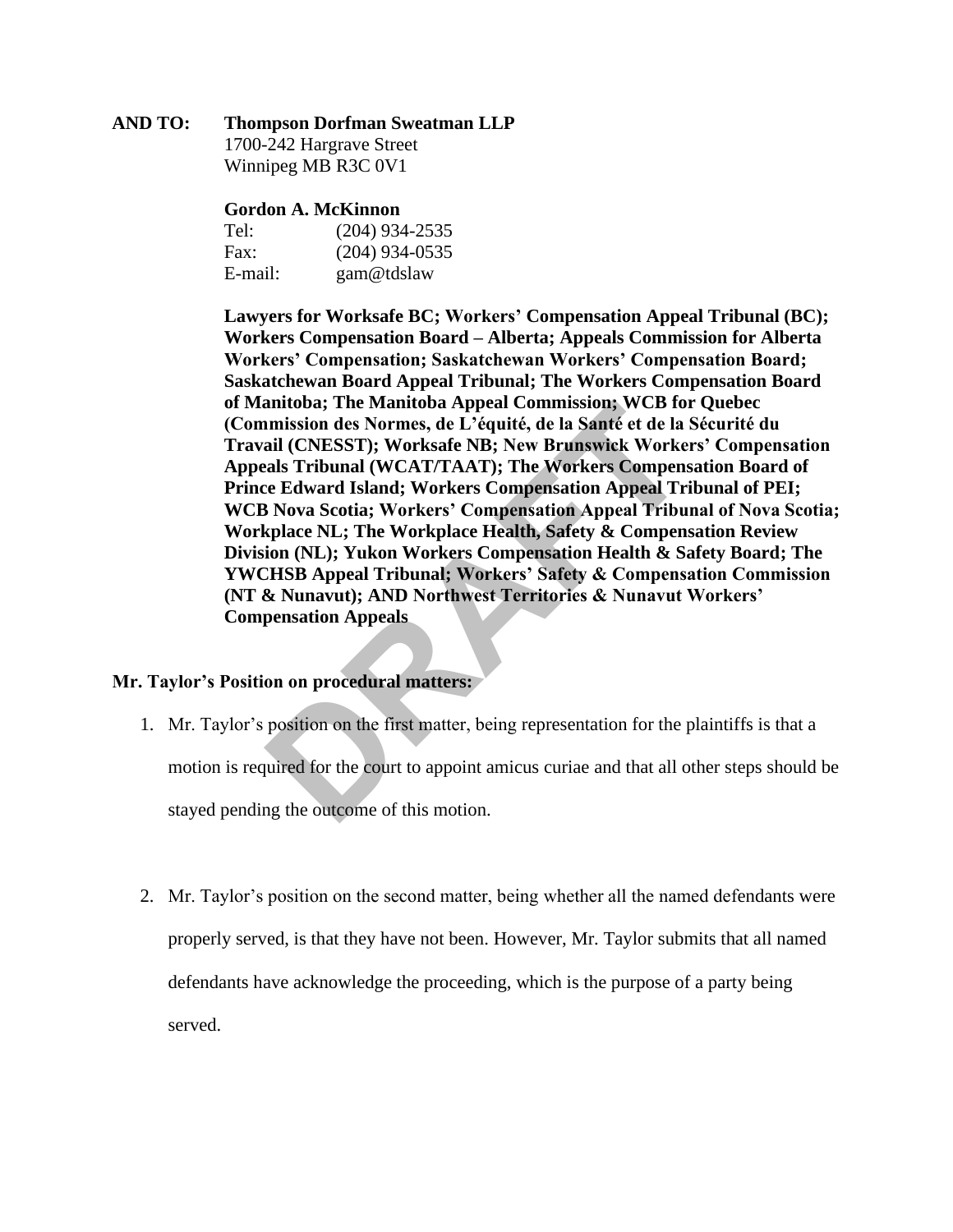- 3. Mr. Taylor's position on the third matter, being are all named defendants represented by counsel, is that all named defendants are represented by counsel.
- 4. Mr. Taylor's position on the fourth matter, being have all named self-represented plaintiffs consented to being named as representative plaintiffs in the proceeding, is that they have consented to being named as representative plaintiffs in the proceeding.
- 5. Mr. Taylor's position on the fifth matter, being is leave of the court required to amend the Charter Class Claim, is that leave is required to add parties to the claim.
- 6. Mr. Taylor's position on the sixth matter, being has the Notice of Constitutional Question been served and has there been any response, is yes, the notice was served, and no response has been served. position on the fifth matter, being is leave of the court re<br>
s Claim, is that leave is required to add parties to the claim<br>
position on the sixth matter, being has the Notice of Con<br>
and has there been any response, is y
- 7. Mr. Taylor's position on the seventh matter, being has any of the defendants served a statement of defence, is no.
- 8. Mr. Taylor's position on the eighth matter, being the intention of any of the defendants to postpone delivery of their Defence until after certification and the position of the plaintiffs, is unknown. However, Mr. Taylor is opposed to Defendants delaying filing their defence.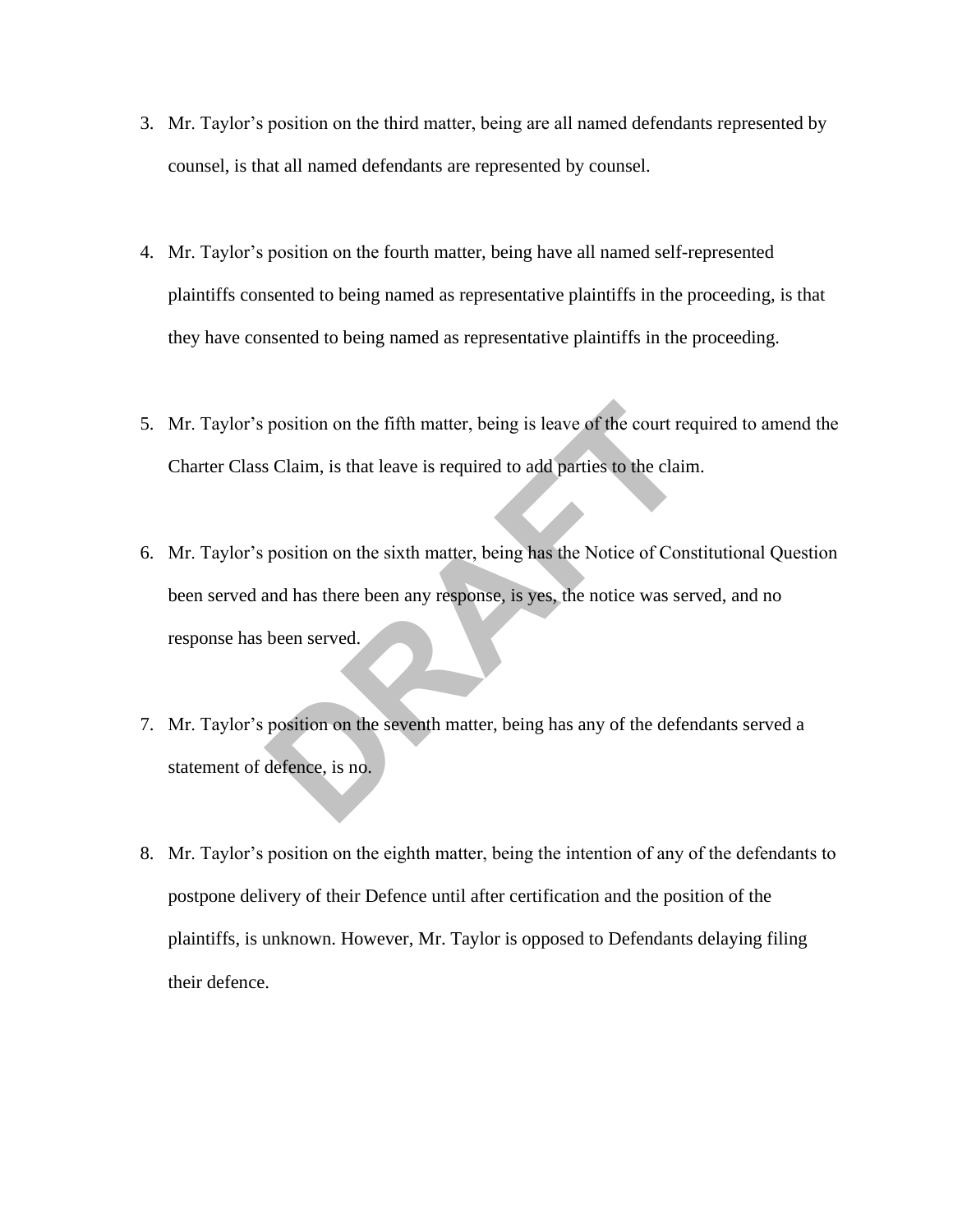- 9. Mr. Taylor's position on the ninth matter, related proceedings, is that there are no other related proceedings, according to a search of the CBA database. The Statement of Claim has been to the CBA to be registered.
- 10. Mr. Taylor's position on the tenth matter, what steps to be taken prior to certification, being that a motion to appoint an amicus curiae and the cost to come out of Ontario's insurance fund, be dealt with first, next allow for any amendments of the claim, then allowing for the Notice of Constitutional Question, then certification.
- 11. Mr. Taylor's position on the eleventh matter, plaintiff's intentions to file motions, is yes, a motion to appoint amicus curiae, seek leave of the court to amend, to serve defendants outside Ontario, and certify the claim as a Charter class claim. the Notice of Constitutional Question, then certification.<br>
position on the eleventh matter, plaintiff's intentions to to<br>
ppoint amicus curiae, seek leave of the court to amend, to<br>
rio, and certify the claim as a Charter
- 12. Mr. Taylor's position on the twelfth matter, defendants intention to file motions, is yes, as Mr. McKinnon has advised Mr. Taylor of this and sought his consent. However, Mr. Taylor can not provide such consent.
- 13. Mr. Taylor's position on the thirteenth matter, the issue of sequencing of motions, is that Mr. Taylor believes the plaintiff's motion ought to be heard first, then the defendants, if any.
- 14. Mr. Taylor's position on the fourteenth matter, opposition of certification, has no knowledge of this, but can anticipate certification will be opposed on all grounds.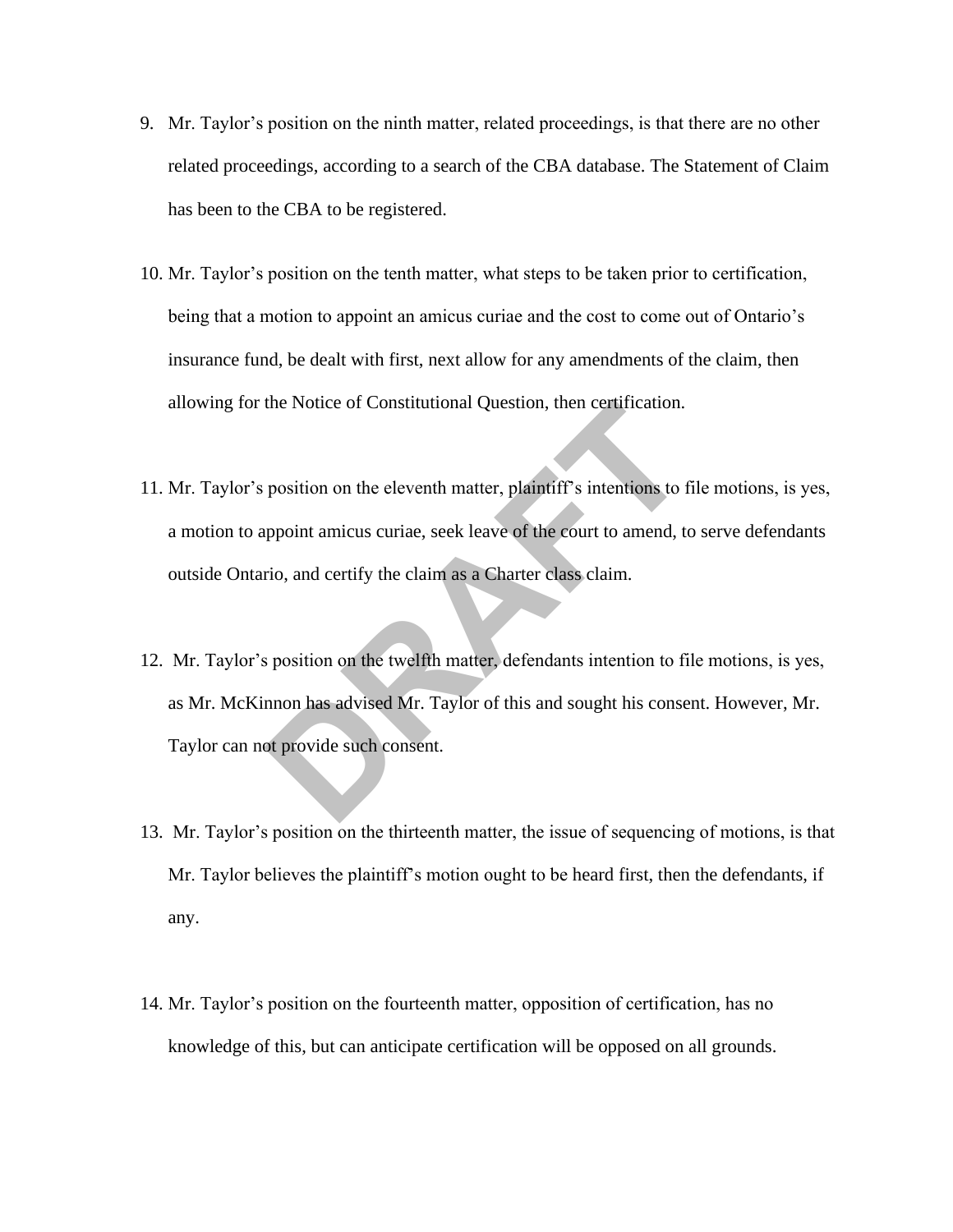- 15. Mr. Taylor's position on the fifteenth matter, agreed statement of facts, Mr. Taylor is very interested in compiling an agreed statement of facts to further assist the court in narrowing the disputed issues.
- 16. Mr. Taylor's position on the sixteenth matter, length of the certification motion, has not been discussed with the defendants. However, Mr. Taylor's position is that the certification motion does not need to be more than four hours.
- 17. Mr. Taylor's position on the seventeenth matter, timetable for the exchange of materials, has no position as no timetable has been proposed as yet.
- 18. Mr. Taylor's position on the eighteenth matter, length of the facta, is that it should be no more than 30 pages. position on the seventeenth matter, timetable for the excl<br>on as no timetable has been proposed as yet.<br>position on the eighteenth matter, length of the facta, is to<br>pages.<br>position on the nineteenth matter, other issues,
- 19. Mr. Taylor's position on the nineteenth matter, other issues, is that Mr. Taylor has identified three issues.
	- a. First, the plaintiffs are persons with disabilities and as such will require accommodations under the *Human Rights Code of Ontario* and the *Charter of Rights and Freedoms*. The accommodations will be based on individual needs and requirements.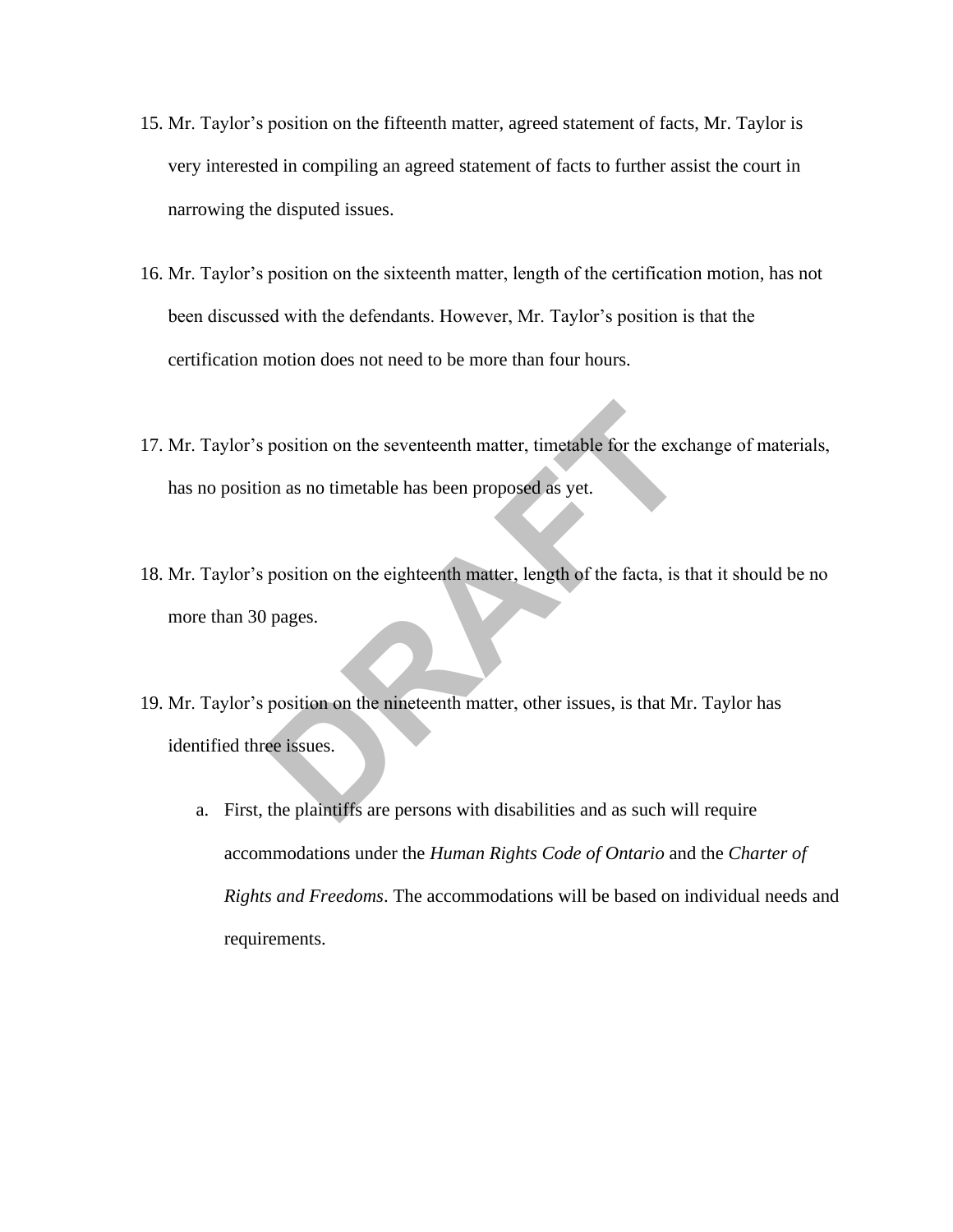- b. Second, is the need of the court to recognize and accommodate the plaintiffs being self represented litigants in accordance with the Canadian Judicial Council principles on self represented litigants.
- c. Third, is the recognition of acts of reprisal committed against the lead plaintiffs and the class of plaintiffs by the defendants and third parties, being employers. This includes unlawful cancellation of benefits, covert surveillance, and other tactics.

**DRAFT**